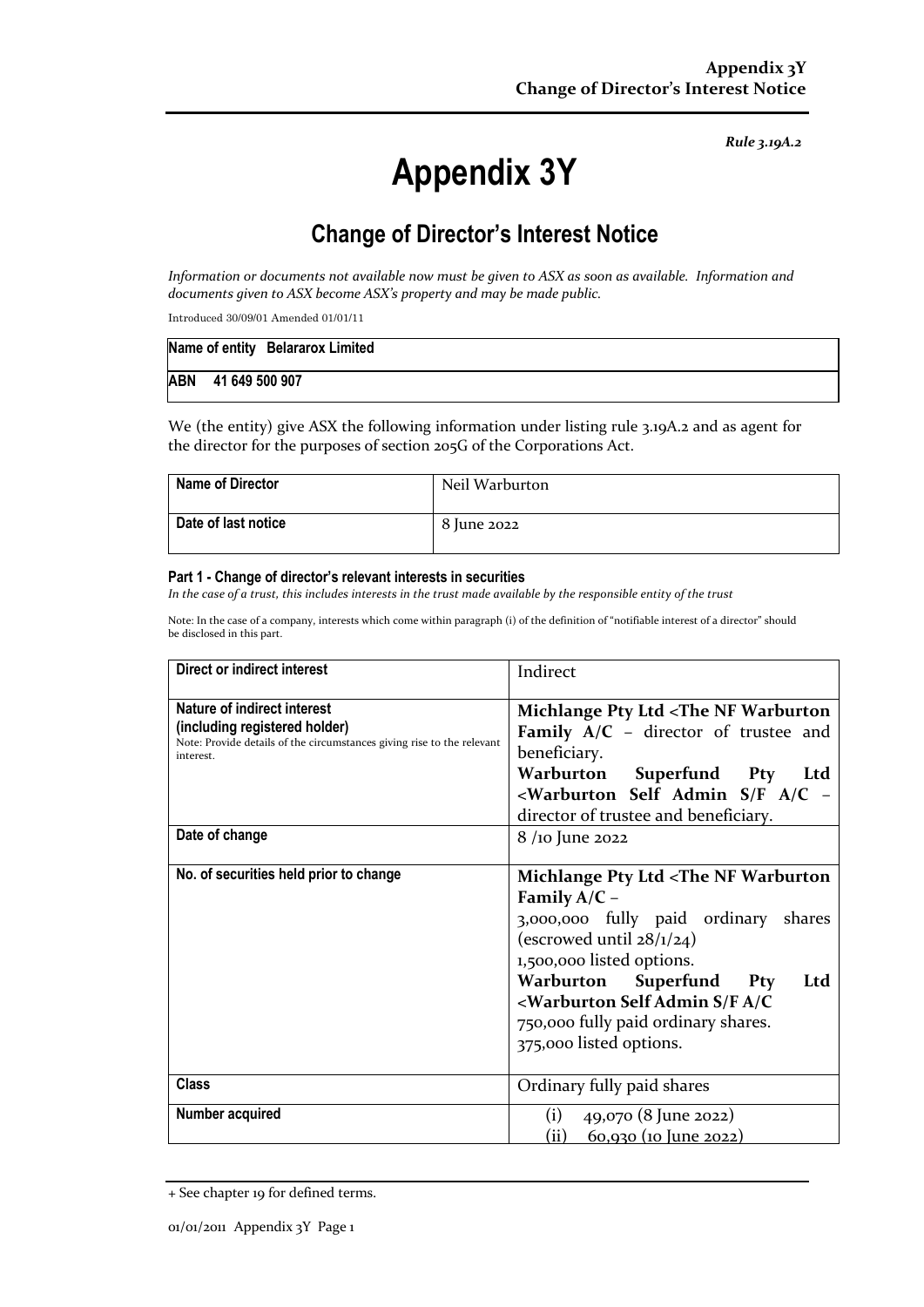| Number disposed                                                                                                                                                            | Nil                                                                                                                                                                                                                                                                                                                                                                              |
|----------------------------------------------------------------------------------------------------------------------------------------------------------------------------|----------------------------------------------------------------------------------------------------------------------------------------------------------------------------------------------------------------------------------------------------------------------------------------------------------------------------------------------------------------------------------|
| <b>Value/Consideration</b><br>Note: If consideration is non-cash, provide details and estimated<br>valuation                                                               | $(i)$ \$22,081.50 (8 June 2022)<br>(ii) $$28,918.50$ (10 June 2022)                                                                                                                                                                                                                                                                                                              |
| No. of securities held after change                                                                                                                                        | Michlange Pty Ltd <the nf="" warburton<br="">Family <math>A/C -</math><br/>3,000,000 fully paid ordinary<br/>shares<br/>(escrowed until <math>28/1/24</math>)<br/>1,500,000 listed options.<br/>Warburton<br/>Superfund<br/>Pty<br/>Ltd<br/><warburton a="" admin="" c<br="" f="" s="" self="">860,000 fully paid ordinary shares.<br/>375,000 listed options.</warburton></the> |
| Nature of change<br>Example: on-market trade, off-market trade, exercise of options,<br>issue of securities under dividend reinvestment plan, participation in<br>buy-back | On market trade.                                                                                                                                                                                                                                                                                                                                                                 |

### **Part 2 – Change of director's interests in contracts**

Note: In the case of a company, interests which come within paragraph (ii) of the definition of "notifiable interest of a director" should be disclosed in this part.

| <b>Detail of contract</b>                                                                       | N/A |
|-------------------------------------------------------------------------------------------------|-----|
|                                                                                                 |     |
| <b>Nature of interest</b>                                                                       |     |
|                                                                                                 |     |
| Name of registered holder                                                                       |     |
| (if issued securities)                                                                          |     |
|                                                                                                 |     |
| Date of change                                                                                  |     |
|                                                                                                 |     |
| No. and class of securities to which                                                            |     |
| interest related prior to change                                                                |     |
| Note: Details are only required for a contract in<br>relation to which the interest has changed |     |
|                                                                                                 |     |
| Interest acquired                                                                               |     |
|                                                                                                 |     |
| Interest disposed                                                                               |     |
|                                                                                                 |     |
| <b>Value/Consideration</b>                                                                      |     |
| Note: If consideration is non-cash, provide details<br>and an estimated valuation               |     |
|                                                                                                 |     |

<sup>+</sup> See chapter 19 for defined terms.